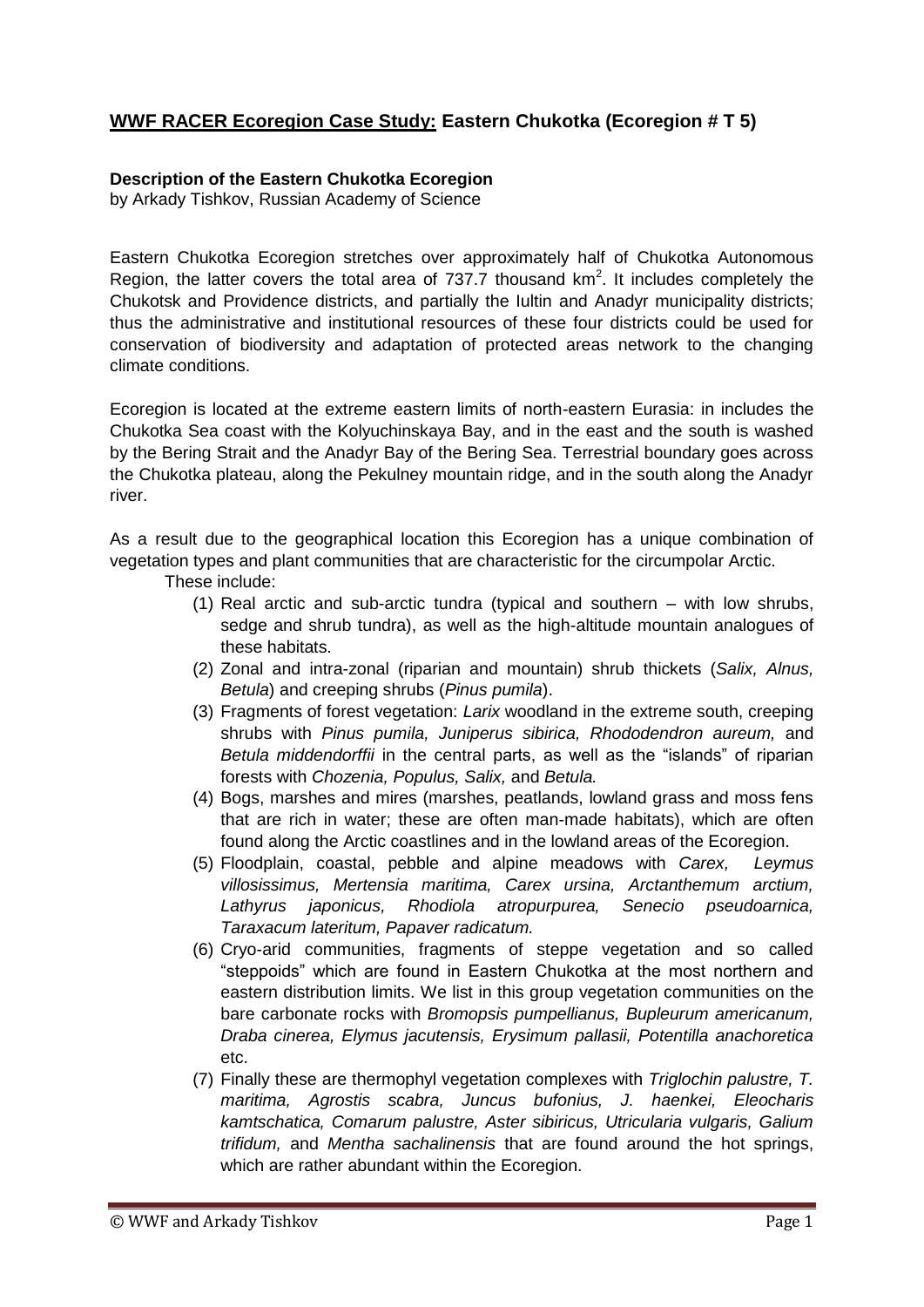Specific *peculiarities of* the Ecoregion *geographic position* are the following:

- extended and extremely winding coastline, including more than 2000 km coasts of the Chukotka Sea and the Bering Sea (Kolyuchinsk Bay, Bering Strait, Anadyr Bay);
- Inland Ecoregion boundaries follow either the water bodies, or the ridges, plateaus and highlands of the watersheds (the mountains of Chukotka, northern slopes of the Koryak highland, the Pekulney mountain ridge);
- within the Ecoregion the most eastern points of Eurasia and Russia are located: Dezhnev cape at the mainland (169°40' W) and the Ratmanov Island (169°02' W);
- extremely high diversity in terms of plants, overall geographical features, zoogeography and landscapes is determined by the factors of history, i.e. by the fact that the "Terrestrial Bridge of Beringia" was formed between Eurasia and America a number of times during Pleistocene; as a result biogeographic exchange between the continents could take place and areas with relic biota (for example cryophilic steppe) are found within the Ecoregion;
- permafrost exists everywhere (except the narrow coastline along the Bering Sea with only islands of permafrost and average annual soil temperatures about 0 °С) ranging from 150-200 depth with temperatures from -2°C to -6°C at the lowlands along the coasts and inland – to 300-500 m depth with temperatures from 8°С to -12°С in continental mountains.

Specific *peculiarities of the climate and its spatial variability* in the Ecoregion are the following:

- the climate is determined by simultaneous impact of the seas of the Arctic and the Pacific oceans that cause altogether complicated air circulation in atmosphere; Eastern Chukotka is one of the few RACER Ecoregions where in different parts opposing climate change trends are observed in the latest decades;
- air temperatures in winter in the continental parts of Chukotka often drop down to -30°С and even -40°С, and the areas with high atmospheric pressure prevail; strong winds and snowstorms that can last for a number of day are typical along the coast;
- summer is very short, cold and rainy, and the areas with low atmospheric pressure prevail; patches of snow remain along the slopes in the mountains, and patches of ice – at the rivers; snowstorms can also start any time during summer season;
- within the short time period wind direction here can change from north to south; average wind speed reaches 5 to 12 meters/sec, and the gusts could be up to 40-50 meters/sec strong;
- average annual air temperature is negative  $-$  down to  $-7,4^{\circ}$ C (in Anadyr); July temperatures range from +4°С to +11°С, January temperatures range from -21°С down to -40°С; amount of precipitation is 300 to 350 mm per year.

*Current industrial development in the Ecoregion* is characterized by:

- combination of several types of traditional land-use throughout rather restricted territory with prevalence of marine mammals hunt, reindeer herding, commercial game-hunting and fisheries (by Chukchi, Inuit, Koryak, Even, Yukagir, Russian early settlers etc.);
- "patchy" industrial development of the area; main industries are mining (coal, gold, tin and wolfram), oil and gas excavation, fisheries, energy generation (Bilibino Nuclear Station), construction and related infrastructure (the city of Anadyr' and settlements like Lawrence, Egvenkinot, Providence etc.);
- transport infrastructure, especially the road network, is poorly developed; as a result vegetation cover is often very much damaged, especially close to human settlements;